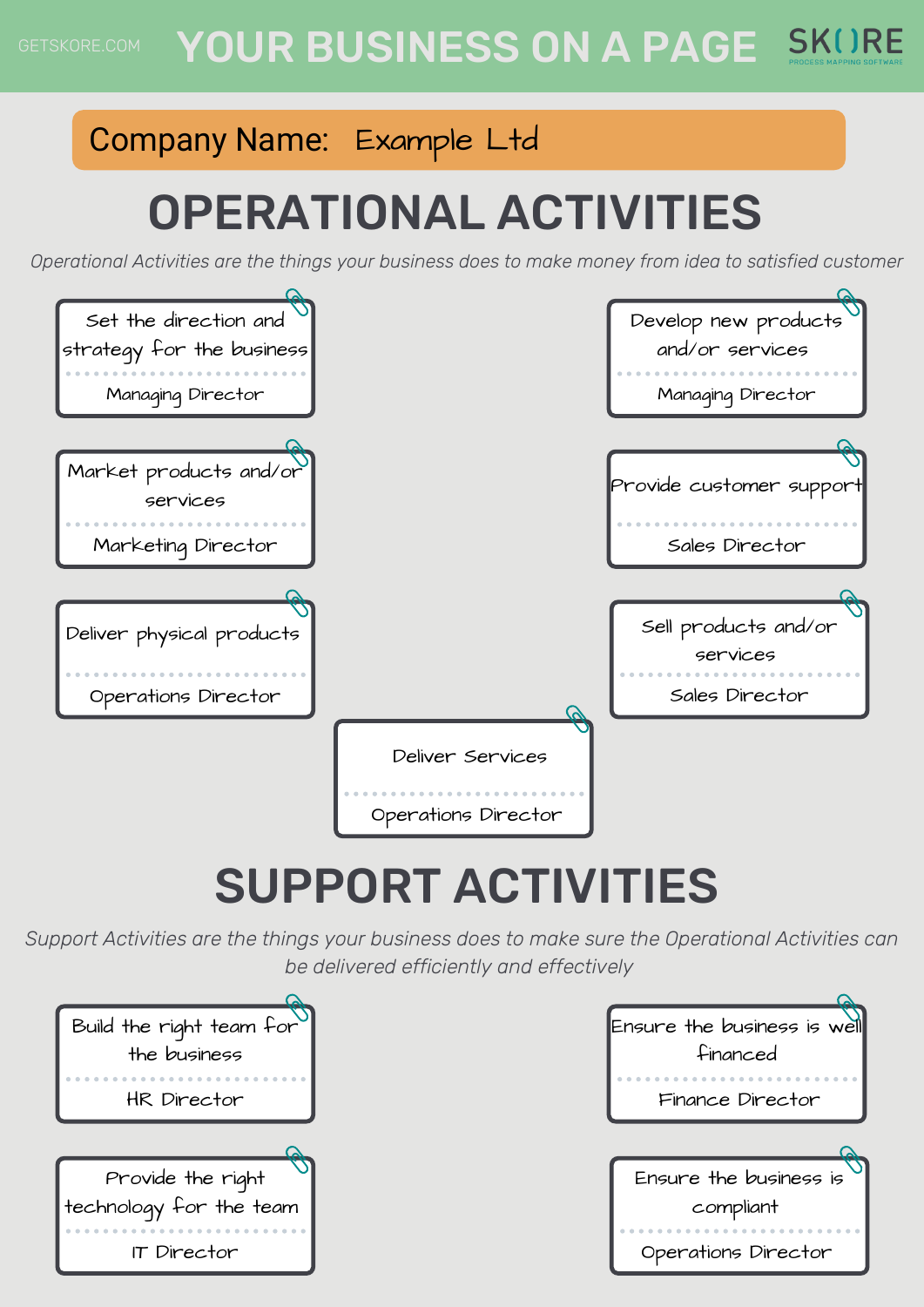### Company Name :

# OPERATIONAL ACTIVITIES

*Operational Activities are the things your business does to make money from idea to satisfied customer*



# SUPPORT ACTIVITIES

*Support Activities are the things your business does to make sure the Operational Activities can be delivered efficiently and effectively*



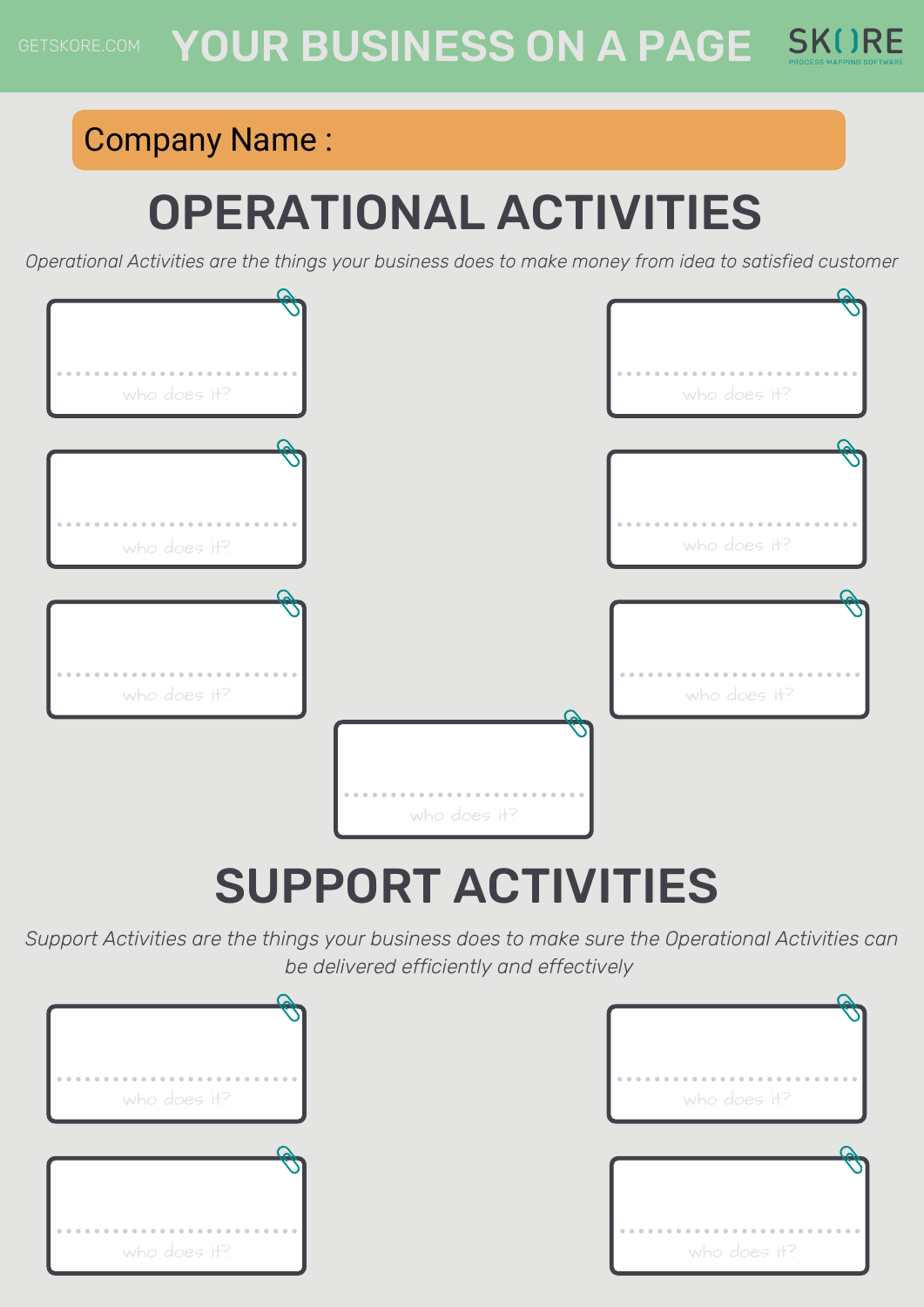# **OPERATIONAL** ACTIVITIES



This is the work the business owner and leaders do to set a clear vision and objectives for the business. A strategy sets out what the business is and isn't going to do for the next 2-3 years. The team will also consider the business model, the ideal customer and the target market.

This is research and development activity and key to innovative businesses. You may not be developing completely new products however, improving existing services with new technology would also fit here. Any sort of activity that helps you develop a unique proposition compared to your **competitors** 

This is your marketing activity to generate awareness of your products, services and brand. Marketing activity normally starts with inputs from your strategy and your new products and/or services. Marketing supports sales by educating potential customers and driving inbound interest.

This is the activity to sell your products and/or services to your clients. It typically starts with some sort of request from a prospect or existing customer and ends when an order has been placed.

This is the fulfilment activity required to ensure a client receives the goods they have ordered. It may include a member of your team delivering directly to a client and installing equipment or using a third party logistics provider to fulfill on your behalf. This activity starts with a confirmed order and ends when the product has been successfully delivered.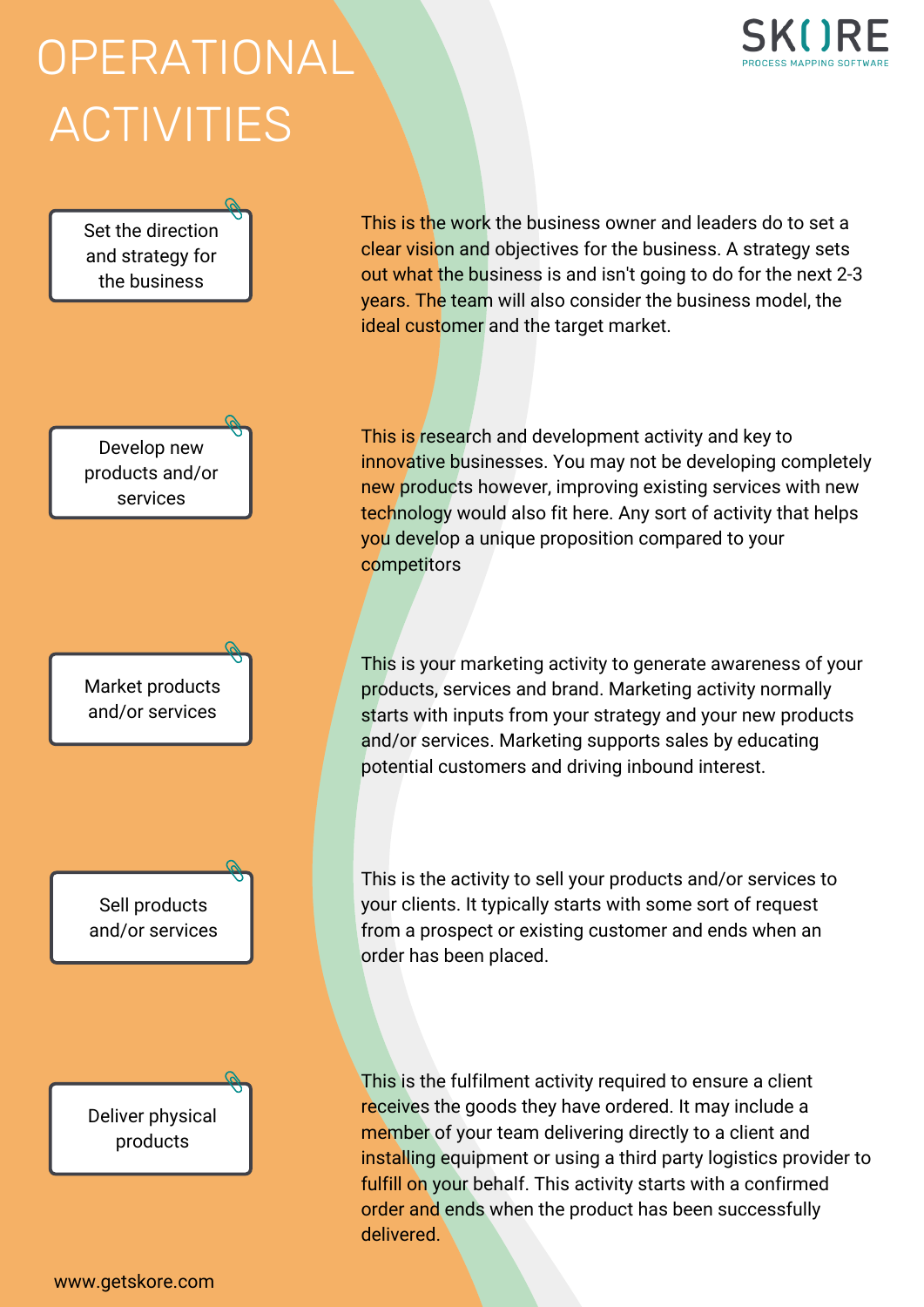



Provide customer support

# SUPPORT ACTIVITIES

Build the right team for the business

Ensure the business is well financed

Provide the right technology to the team

Ensure the business is compliant

The delivery of services can range from providing access to software through to project work including works delivered on a retainer. This is the work required to ensure that the service the customer is paying for is delivered on time and to the right quality.

Customer support activity is the work you do to ensure your clients have their questions answered quickly in the event of a query about delivery of a product and/or service. These may be general questions about the product/service or they could be problems a client is facing. A good customer support service will ensure that a client's questions are answered quickly and effectively and ensure a good customer experience.

This is the work you need to do to ensure you have the right team with the right skills when you need them. The work includes hiring, reward (pay, holidays etc) as well as training and managing the safe departure of an employee

This is the work of ensuring that money flows efffectivley through the business. Invoices are sent and dealt with in a timely manner. Bills are paid on time. Taxes and tax returns are filed according to local rules and regulations. This work should also provide valuable intelligence to the business leaders to support decision making.

This work is about ensuring that the team has the right equipment to execute their work. Equipment, including phones and computers, need to be fit for purpose and secure. Software tools need to be easy to use and secured from mailicious attacks.

This work ensures the business remains compliant with rules and regulations. These may be financial, health and safety, privacy and/or ethical regulations. This work may also include compliance with industry standards and the maintenance of certifications.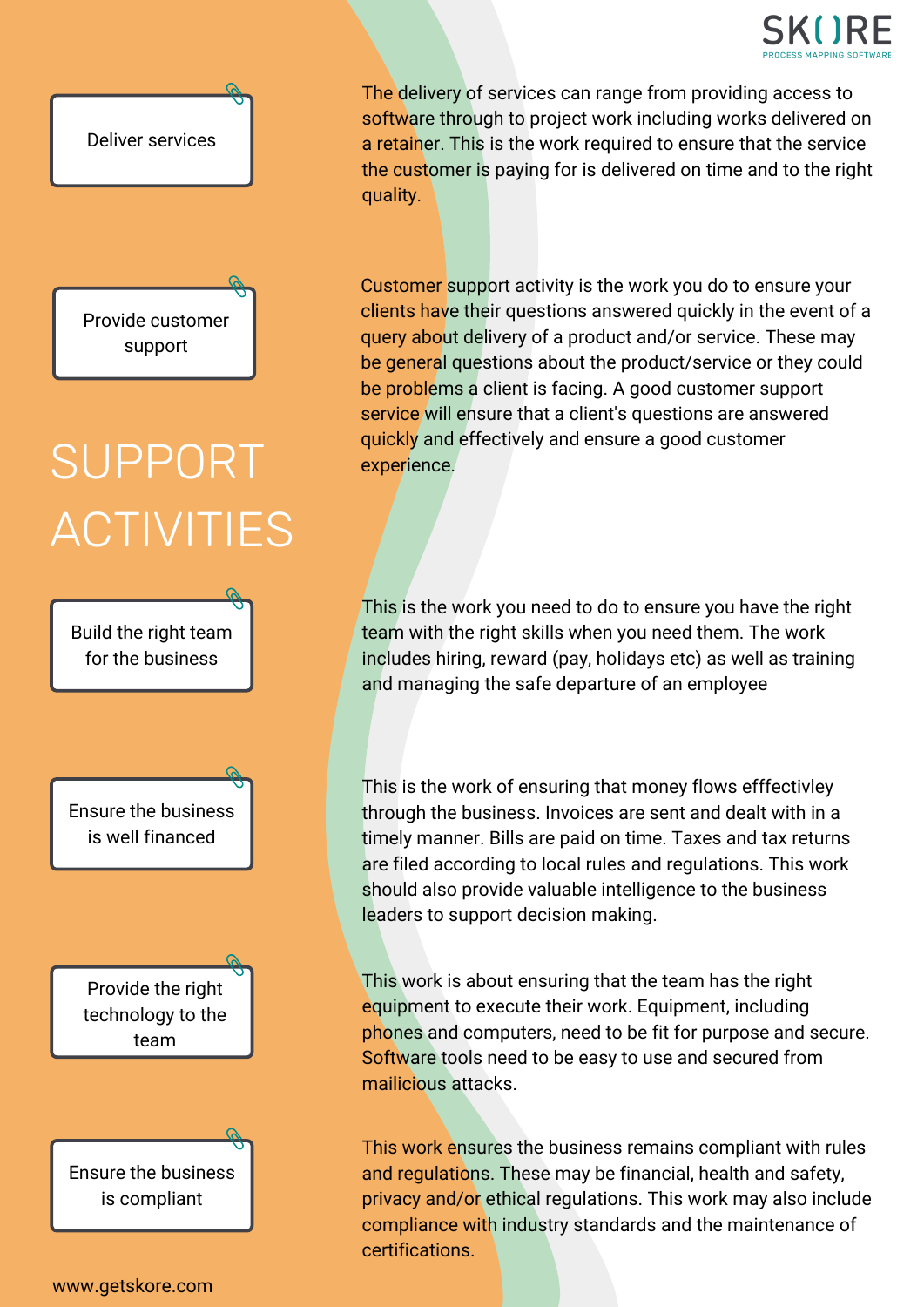# HOW TO USE THIS DOCUMENT

This is a view of the key activities in your business. It helps you have focused conversations about what you need to do. You can use it to highlight areas that need improvement or to describe things that you're working on. Remember not to focus on one area of the business but take a holistic approach. Often solutions lie within other areas of the organisation

Ideally, complete the blank template with your team, so that everyone has a shared understanding of how the business works, who is responsible for what and what tools and software you need.



First give your process a title and date



Review the activities described and consider which ones you need to look at. For example, if you are an accountant you don't deliver physical products so that box won't need to be used.



Update any boxes if you think there is a better description for that activity that is relevant for your business.



Write in any key activities you think are missing but remember a lot of activities will sit under these main areas.



Add the job title, or name, of the person who owns each of these activities. What does it tell you? Do you have the same name on every box? Can that person really do everything?



Once you have an overview of the organisation you can start exploring processes in your business. Take a look at the next page for an example. You can do this by grabbing another piece of paper, but to keep your business on one page try a free trial with Skore. It's the easiest and most intuitive way to capture processes and create a roadmap for your business.

### www.getskore.com